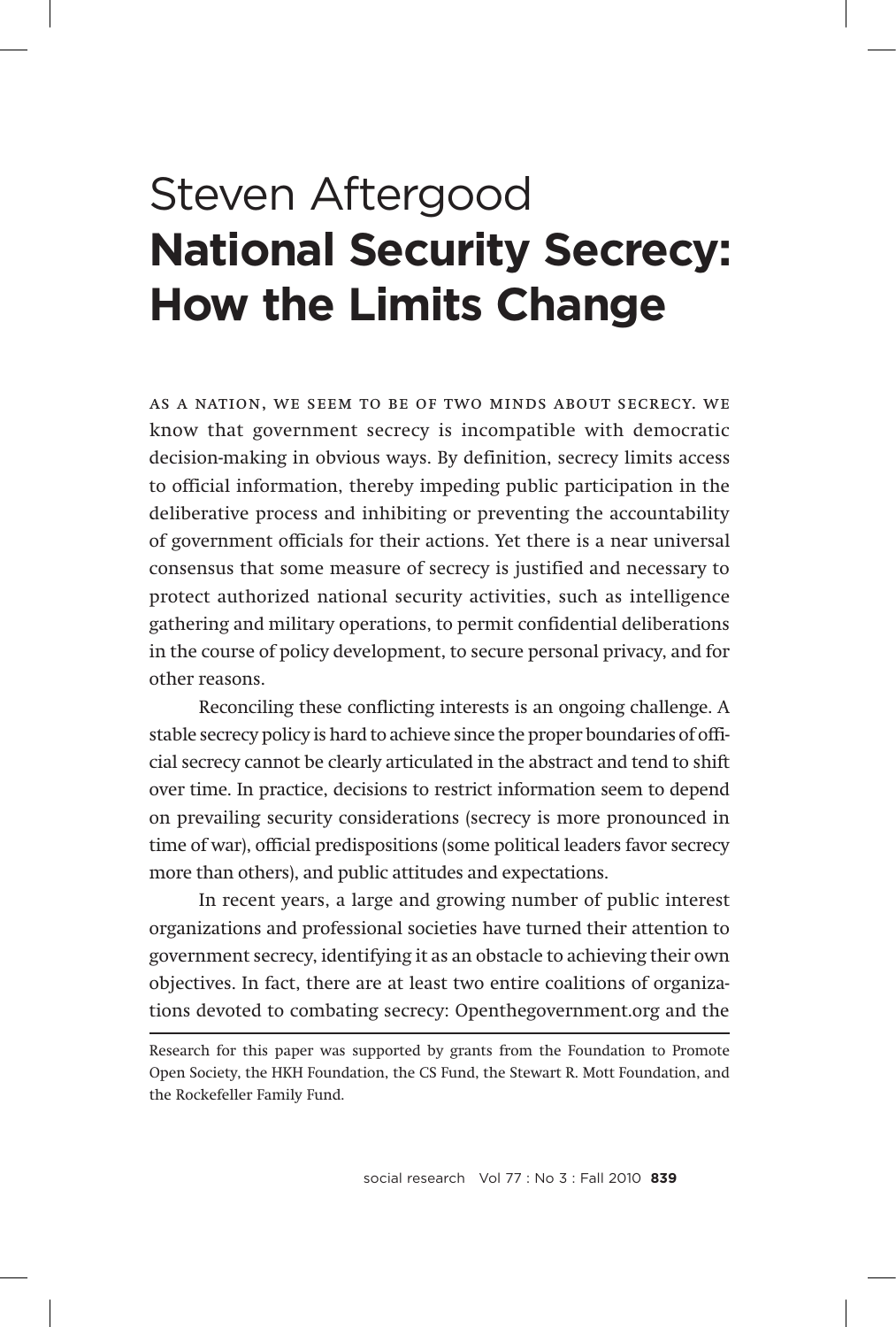Sunshine in Government Initiative. (Sometimes they collaborate too, in a sort of metacoalition.)

These professionally and politically diverse groups are united by the perception that secrecy has escalated to the point of dysfunction. On that point, there is not much disagreement. The 9/11 Commission, for example, concluded in its final report that excessive secrecy left the nation needlessly ill-prepared for the threat of terrorism, that it obstructed communications within the government, and that it left the public in the dark on matters of vital interest and importance (*The 9/11 Commission Report* 2004: 341, 410).

One basic premise of the critics of government secrecy is that too much information is classified and withheld from the public in the name of national security, and that this has undesirable effects on public policy and on public discourse. But a second basic premise is that it is possible to do something about that. These organizations, including my own, do not simply want to protest against improper secrecy but to correct it. And to a remarkable extent, the secrecy system lends itself to such corrective efforts through various mechanisms that will be described below.

But first, a bit of background.

The national security secrecy system that took shape in the early Cold War period has persisted with surprising continuity up to the present day. Although President Barack Obama issued a new executive order in December 2009 establishing his own version of the secrecy system, the Obama order is structurally and functionally nearly identical to its predecessors. Like them it has three levels of classification of increasing sensitivity; like them classification is defined by a presumption of damage to national security that would result from disclosure; and like them it is regulated by a so-called need to know, which means that only those who have a recognized requirement for the information can gain authorized access to it. When the Obama order came out, one could not help noticing that its number—Executive Order 13526—was a simple rearrangement of the number of President Ronald Reagan's 1982 classification order: Executive Order 12356. And their commonalities go much deeper than that.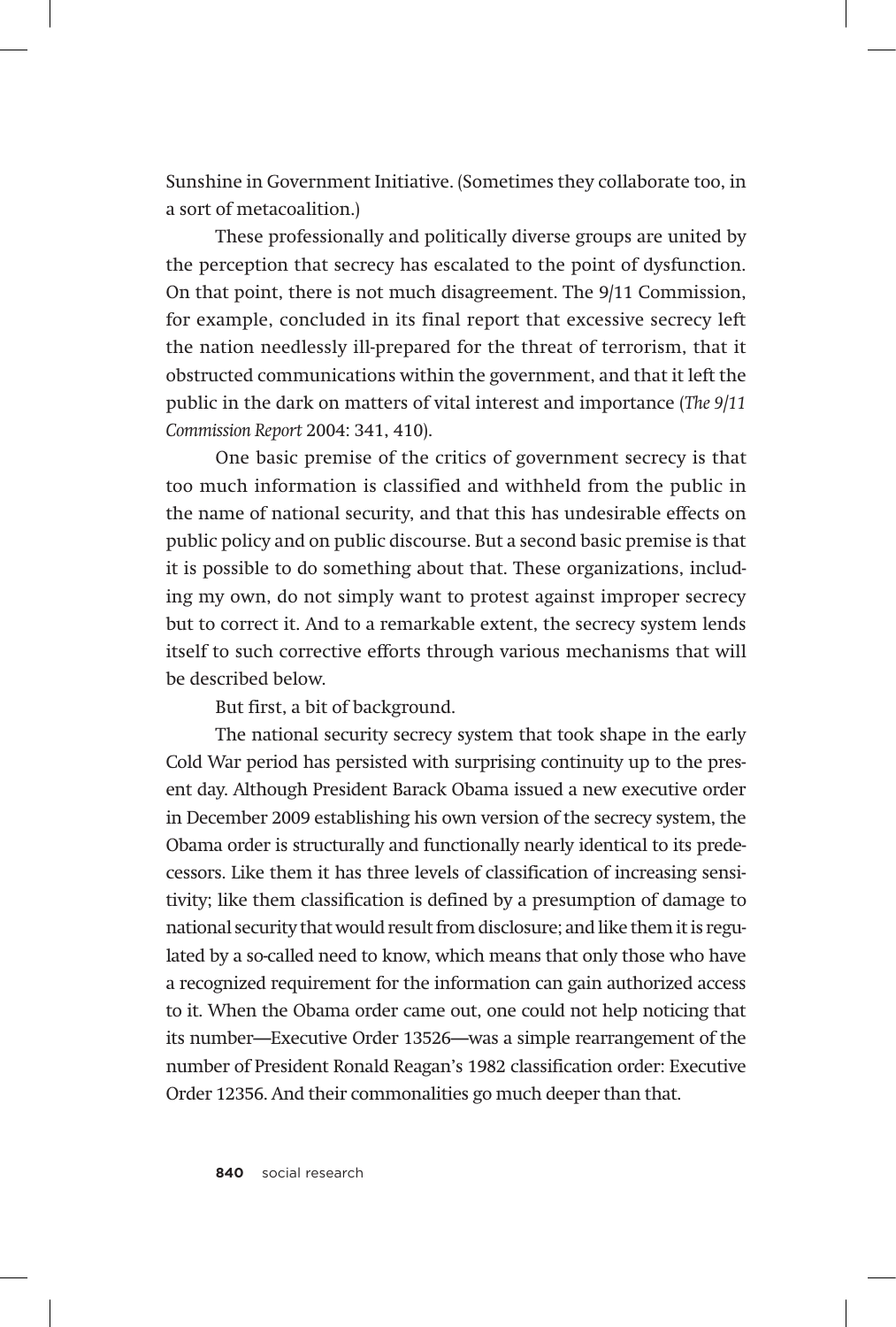It should be acknowledged that the United States has the most open government in the world. No other country publishes a comparable avalanche of government information on a daily basis. Paradoxically, however, one could also say that the United States has the most secretive government in the world, at least in the sense that no one else generates a comparable profusion of secret data, including tens of thousands of new national security secrets each day. This is because no other country has a military and intelligence infrastructure anywhere near the size of ours.

In any case, the secrecy system does not exist in some kind of abstract isolation. It is an ordinary bureaucratic artifact that is subject to pressure on many levels—political, legal, sociological, international, and others. It is constantly undergoing changes due to press reporting and leaks (unauthorized disclosures), budget appropriations and congressional oversight, Freedom of Information Act requests and lawsuits, and foreign government disclosures, errors, whistleblowers, financial pressures, and-not least important- an ideological or tactical preference for disclosure—or the opposite—on the part of senior officials.

These pressures, discussed below, regularly induce changes in the scope of secrecy. Up to a point they can be harnessed deliberately to achieve specific disclosure goals.

# **Investigative Reporting and Unauthorized Disclosures**

It is hard to say what the single most important mechanism for combating or overcoming national security secrecy might be, but certainly the role of the news media is essential.

We celebrate the contributions of investigative reporters who bring us vital, often disturbing information from across the boundary of official secrecy. Hardly a day goes by without a reference in the national media to a classified document or to classified information that has been disclosed to a reporter, usually on condition of anonymity.

The astonishing fact is that our government, despite its vast secrecy apparatus, is basically susceptible to the process of investigative report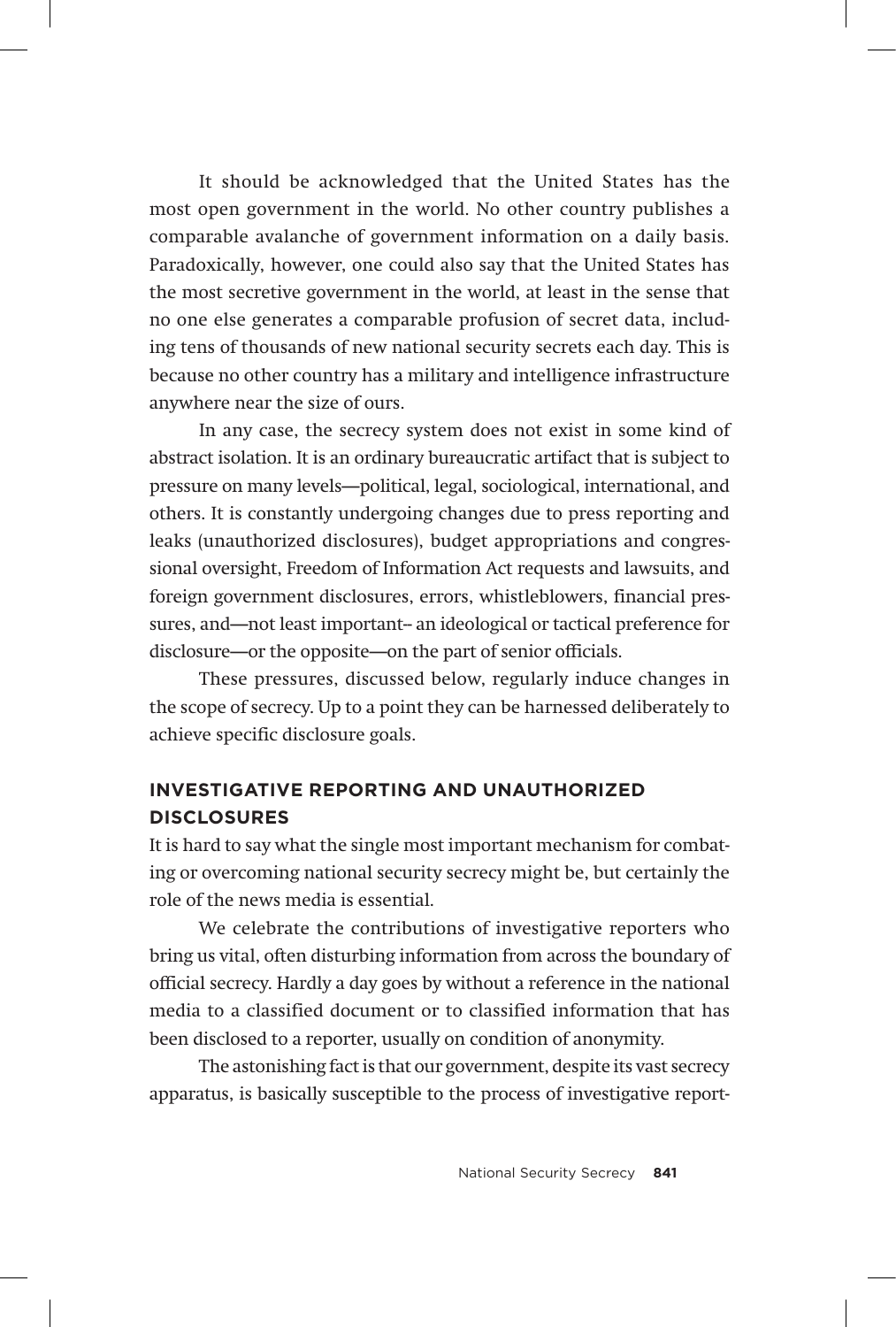ing. That is not something to be taken for granted. We know there are societies so tightly sealed or so politically unstable or insecure that even the most determined journalists are helpless to penetrate them, and they risk their lives by attempting to do so.<sup>1</sup> But that is not the situation we are in—far from it. It may not be easy, but in our society it is perfectly possible to do the work of probing into secret government activities and to return safely to the public domain with a story to tell.

My own project at the Federation of American Scientists started in the early 1990s when I obtained a series of classified documents about a classified Defense Department program to develop a nuclear reactordriven rocket, code-named Timber Wind. I publicized and distributed the documents. I also filed a complaint with the Pentagon's inspector general, arguing that the program had been improperly established as a highly classified special access program. Ultimately the inspector general agreed that it was overclassified (Timber Wind 1992). I took this experience as a general confirmation of the two premises mentioned above: both that there is a problem with excessive secrecy, and that it is possible to do something about it. Not only did I not get in trouble for soliciting, receiving, and disseminating classified information in this case, but the Timber Wind program managers were rebuked for misusing their classification authority, and ultimately the program was canceled.

I do not mean to exaggerate my own humble accomplishments. My point is more like the opposite: uncovering government secrets is not an extraordinarily difficult task in our society today. It is quite feasible even for someone with no training in journalism, no influential publisher, and no name recognition or mass following.

It is true that under some circumstances, the unauthorized disclosure of classified information to the press or anyone else is a violation of the law. But only three people have ever been convicted of such a crime in a nonespionage case. (These were Samuel L. Morison in 1985, Lawrence A. Franklin in 2005, and Shabtai Leibowitz in 2010. Other leak prosecutions are pending.) "Given that literally thousands of press leaks have occurred in recent years," a 2002 analysis by a Central Intelligence Agency official complained, "it is clear that current laws do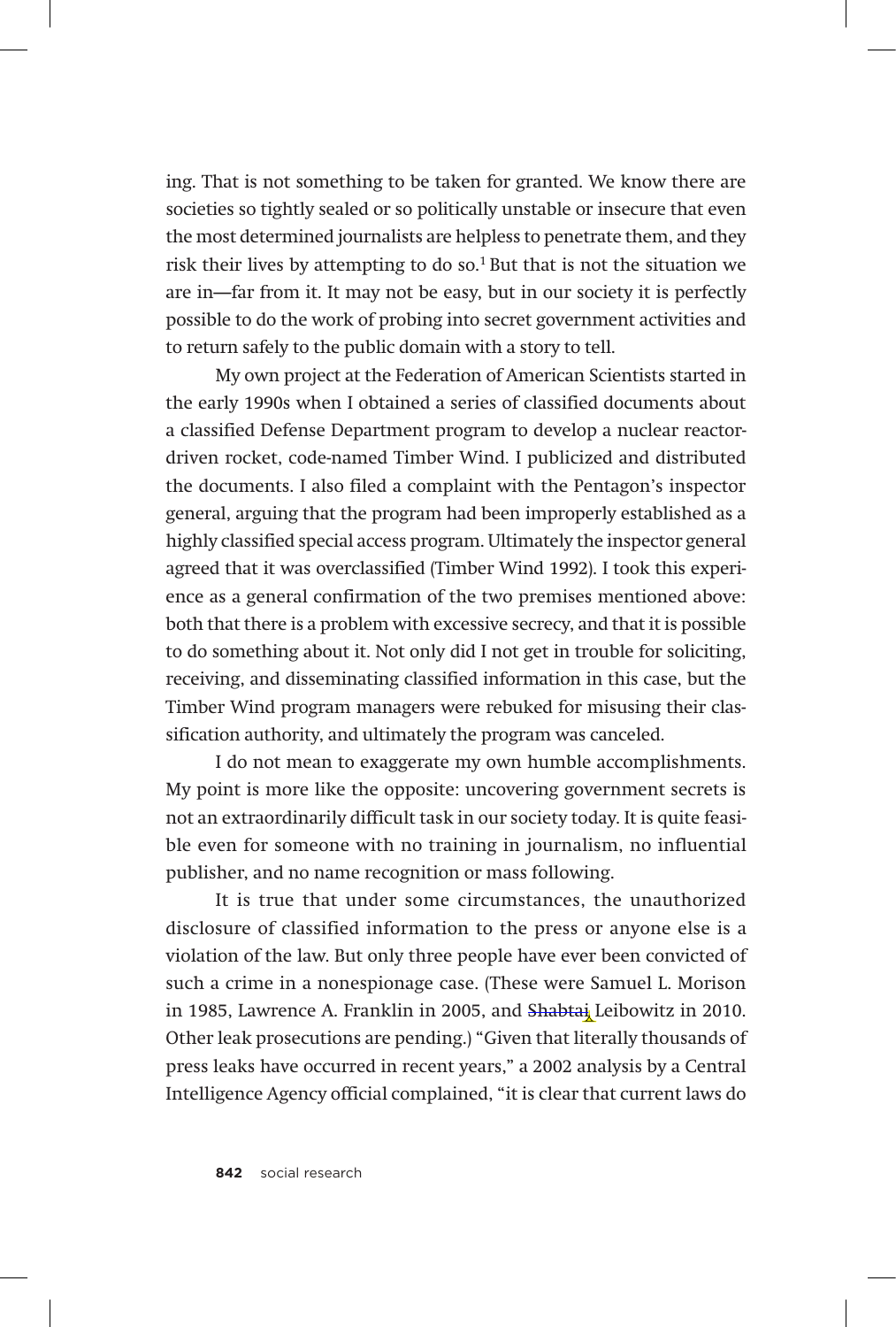not provide an effective deterrent to leakers or to journalists and their media outlets that knowingly publish classified information" ("Leaks" 2002). This may be good or bad, depending on one's perspective and on the information in question, but it is a testament to the remarkable absence of external legal constraints on the press.

In any case, it is important for those who value the uniquely robust freedom of the press that we have in this country, which extends even to the publication of national secrets, to recognize the enabling conditions that make it possible. The First Amendment is not some transcendent ideal, and it is not self-actualizing or self-enforcing. Its effectiveness as an instrument of liberty depends on a set of social, political, legal, and moral norms that are absent even in some other democracies (see Pepper 2010).

Notably, press freedom also depends on a bedrock of security considerations, including a capacity to protect genuine national security secrets—a dependence that is perhaps not acknowledged frequently enough by those of us who seek to reduce or to counter official secrecy. In a world of violent conflict, a nation that was completely unable to keep a secret would not be able to defend the First Amendment or anything else for very long. So in some paradoxical but real sense, one might say that freedom of the press is both at odds with government secrecy and also contingent on the national security that secrecy helps to support, at least when it is properly used.

## **FOIA's centrality**

The Freedom of Information Act (FOIA) is one of the most important levers that the public has for challenging government secrecy. It gives legal standing to "any person" to seek government records, and it requires the government to provide those records unless they fall in an exempted category. It is a law that has been employed with impressive results by the American Civil Liberties Union, the Associated Press, the Electronic Frontier Foundation, the National Security Archive, and many other organizations and individual requesters. Much of the record of Bush administration policy on interrogation and torture of suspected enemy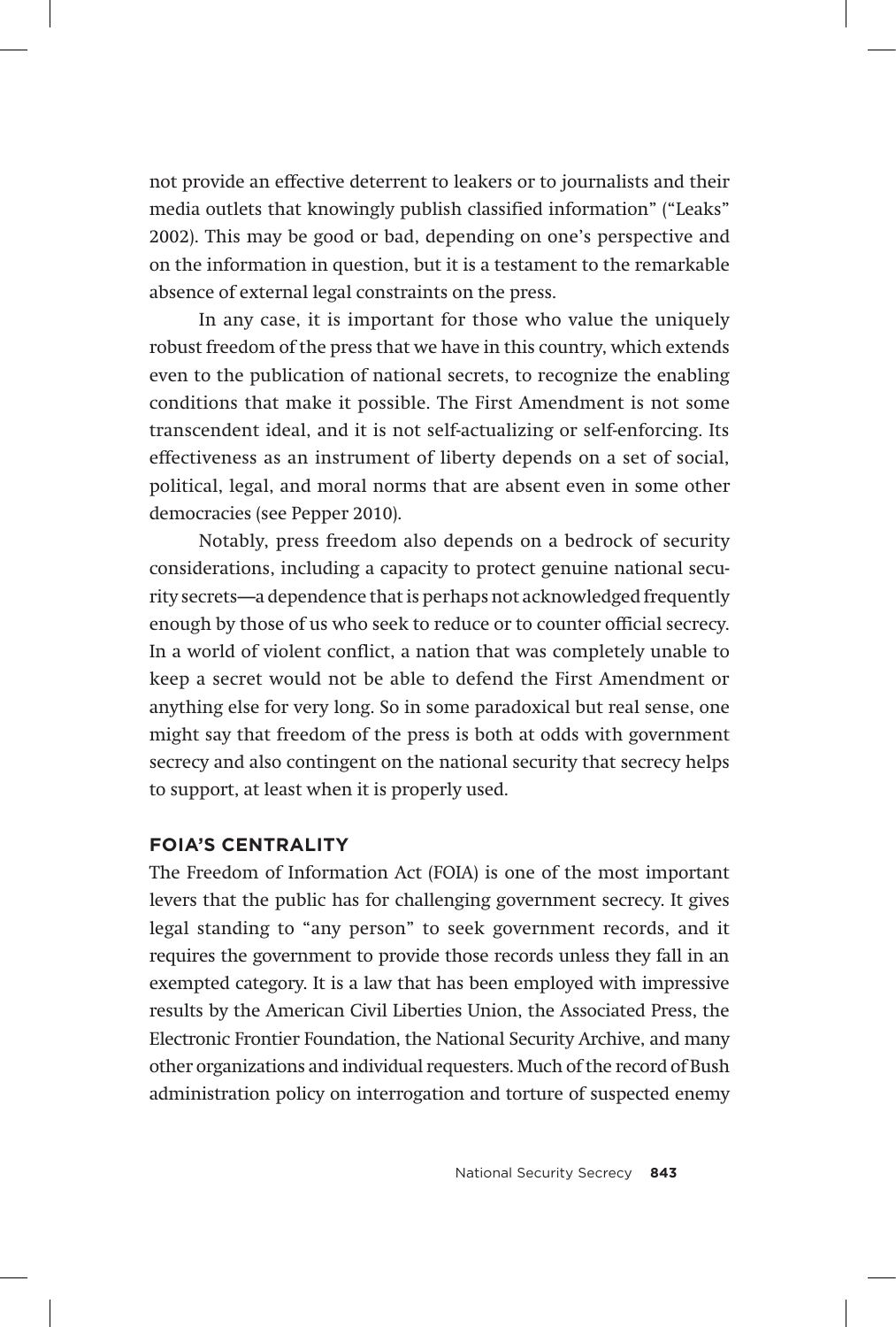combatants that is in the public domain is there thanks to the dogged and effective use of FOIA by the American Civil Liberties Union (ACLU).

But the real power of the act may be revealed in more mundane cases that are not necessarily the subject of national controversy. "Countless media outlets, government watchdog groups and individual Americans have used the Freedom of Information act to obtain important information on how—and how well—the government operates," observes the Sunshine in Government Initiative, which has collected hundreds of news stories that made use of the FOIA.3

In many FOIA cases, the mechanism that is needed to shift the limits of knowledge is: just ask. Sometimes that is all it takes.

In one FOIA case, I asked the National Reconnaissance Office (NRO)—the intelligence agency responsible for overhead surveillance and spy satellites—for a copy of certain budget documents, but the agency refused to provide them. I appealed, and the NRO denied the appeal. So I took the matter to court, and although I am not an attorney, I managed to present a legal argument that the judge found persuasive, and he ordered the NRO to provide the requested records. In other words, Judge Reggie Walton of the D.C. district court ruled that a U.S. intelligence agency was wrong and that a private individual (myself), who did not even have a lawyer, was right (Memorandum Opinion 2006). This was not the outcome that a cynic would have predicted. In fact, it set a sharp limit on my own capacity for cynicism about the possibilities of change. It could only be accomplished because of the power of that extraordinary law, the FOIA.

It should be added that the FOIA does not always work well, particularly for those who are not prepared to litigate their requests. And even for those who do litigate, the FOIA can be a double-edged sword. If you do not know what you are doing, if you do not have a legally compelling argument, or if you are simply unlucky, not only will you lose in court, but you may leave behind a trail of legal wreckage and bad precedents that will make life harder for those requesters who come after you.

In a bit of promising news, the John S. and James L. Knight Foundation announced in January 2010 that it will dedicate \$2 million in grants to support Freedom of Information Act litigation. This kind of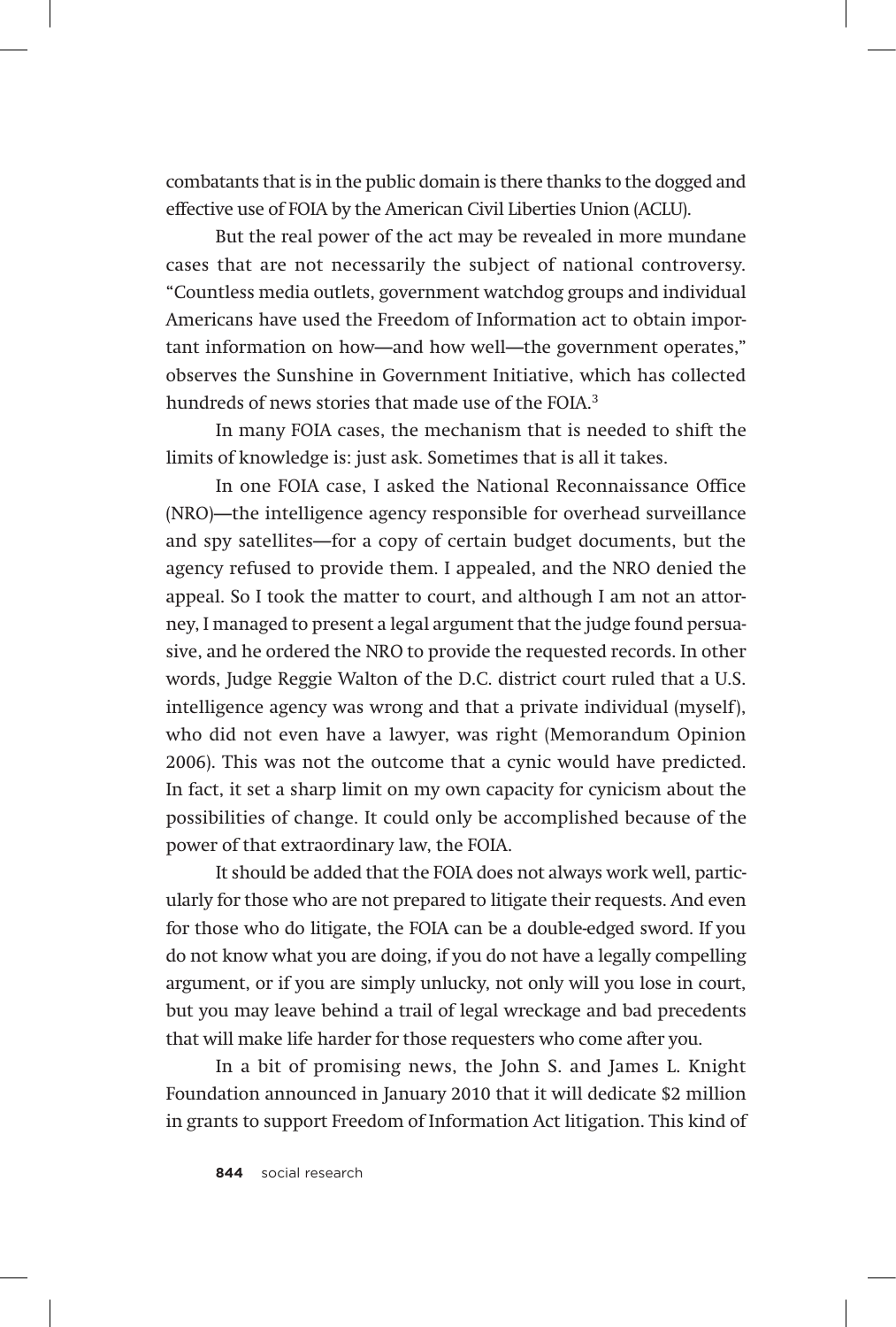aid should help to ensure that FOIA remains a vital and vibrant mechanism for shifting the limits to knowledge (Curnow 2010).

## **Errors**

Another significant driver of change in official secrecy is the inadvertent, unintentional disclosure of controlled information. To a surprising extent, the secrecy system is porous and accident prone, failing to provide the protection that is its reason for existence. With approximately 2.5 million Americans holding security clearances, and tens of millions of new secret records generated each year, there was no way the secrecy system was ever going to be watertight or foolproof. But with the growing dominance of electronic records in the last decade or two, inadvertent disclosures—which are different than intentional leaks—seem to have steadily increased. You usually cannot get the things you really want through such errors, but it's often possible to get all kinds of things you were not necessarily looking for.

In December 2009, it emerged that the Transportation Security Administration had published online a security manual describing the detailed procedures for screening airline passengers and luggage. The manual, which was protected by law as Sensitive Security Information or SSI, also revealed, at least by implication, how those procedures could be circumvented. The document had been redacted by TSA—that is, the sensitive parts were blacked out—but officials performed the redaction incorrectly so that the censored portions could be readily uncovered (Ross and Hosford 2009).

In June 2009, the Government Printing Office (GPO) published a restricted, 267-page draft U.S. government document describing U.S. civilian facilities where nuclear weapons-related research was being carried out. This document, which was to be submitted by the United States to the International Atomic Energy Agency in fulfillment of treaty obligations, had been mistakenly forwarded to the GPO and it had naturally published it, since that is what the GPO does. A firestorm of controversy erupted, and after everyone on the planet who might conceivably have wanted a copy already possessed one, the document was removed from the GPO website (Warrick 2009).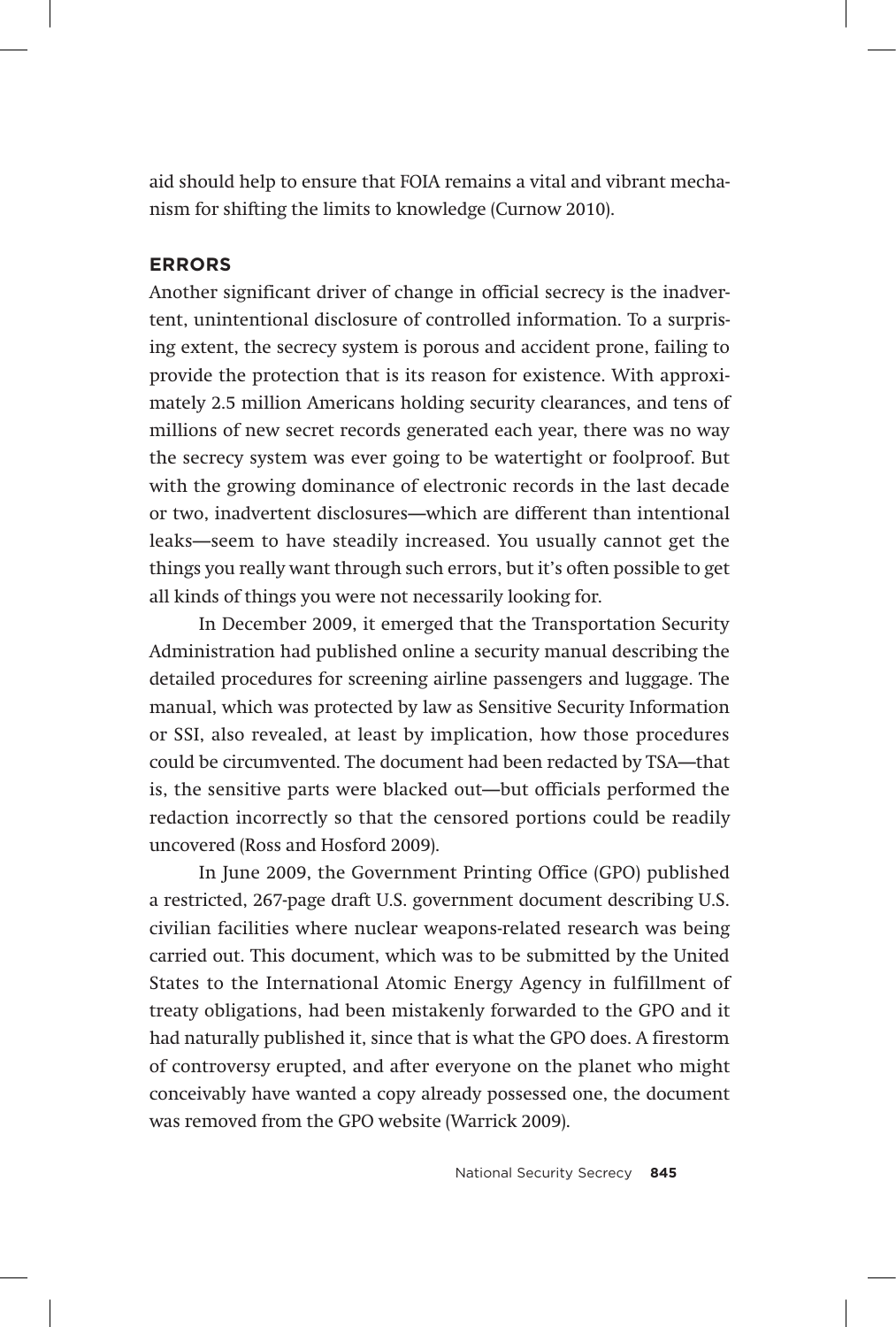It is clear that the limits to knowledge imposed by national security secrecy are themselves limited and are often undermined by human error. Sometimes one may be grateful for that, and other times not.

William Safire, the late *New York Times* columnist and sometime aide to President Richard Nixon, once wrote that "authority always errs on the side of concealment, requiring subjects to strike a balance by erring on the side of revelation (Safire 1992: 205)." This is a clear and simple principle, jauntily expressed. But from my point of view it is not very good advice, because in many cases the errors of disclosure do not balance or correct the errors of secrecy.

With some frequency, I discover erroneous or questionable disclosures that I feel constrained not to publicize. (Up to a point this calls into question the first of my working premises mentioned above—that too much information is controlled and withheld from the public. That premise should perhaps be modified to say that the boundaries of the secrecy system are incorrectly drawn.)

Last year, I found a copy of a 474-page U.S. Army manual on the training of Special Forces snipers. It described the missions, techniques, skills, and training of a military sniper. It was not intended for public release, but it was inadvertently disclosed anyway—at least if you knew where to look for it. And though my organization provides an online library of Army field manuals and other doctrinal materials, I did not see any good reason to make it widely available on our website.

Similarly, I obtained another Army manual with hundreds of pages on the proper operation, maintenance, and use of shoulder-fired munitions, a type of weapon that could potentially be used against civilian targets in terrorist scenarios. I did not think that disclosure of this document would balance the nondisclosure of secret records that were wrongly withheld, and so this is another case where I chose to exercise self-restraint and to refrain from publishing the document.

The basic point is that the secrecy system is error prone. And the larger and more prolific it becomes in generating and disseminating secrets, the more errors one is likely to discover. Those errors can shift the limits to knowledge, whether for good or ill.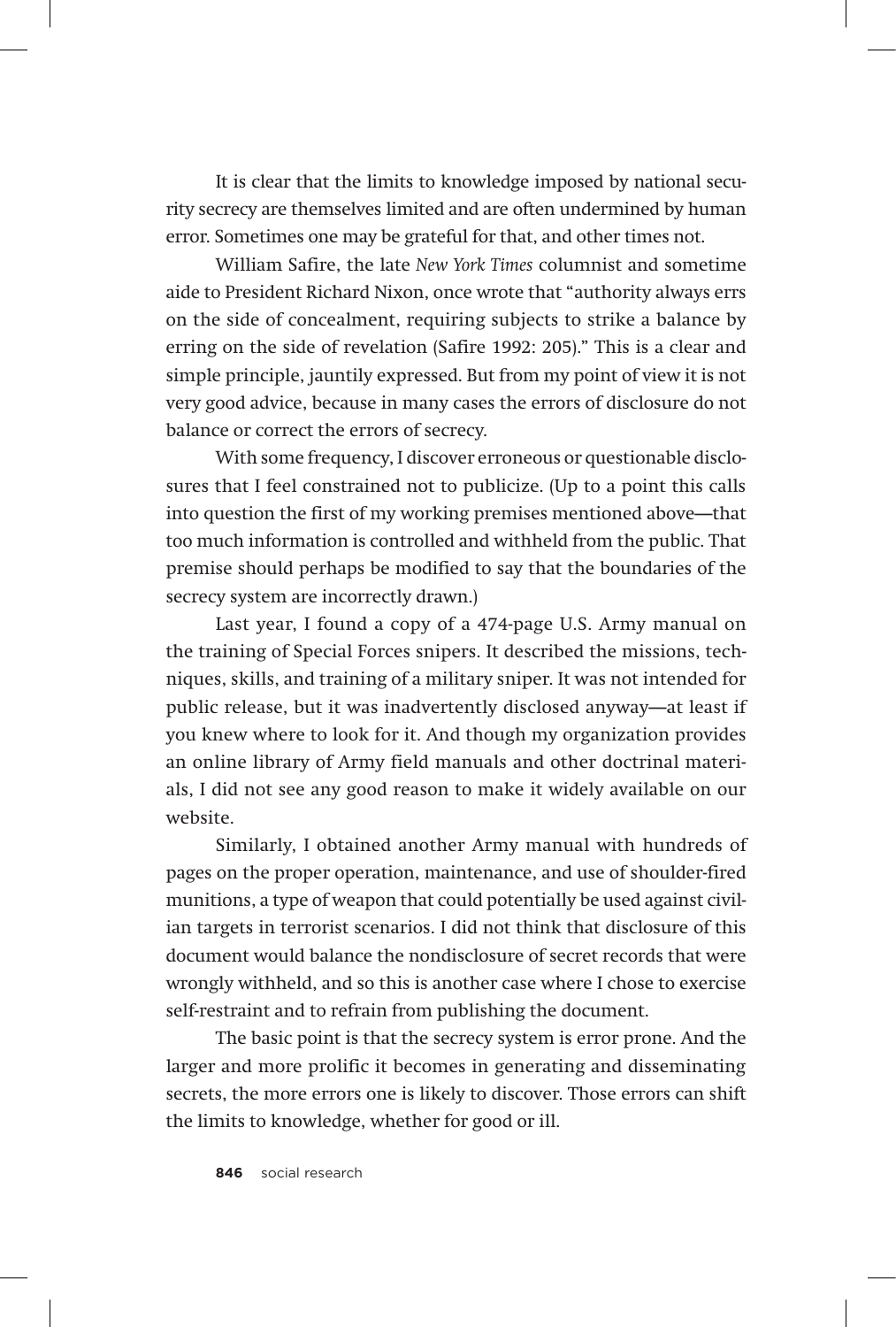# **Official investigations and Congressional oversight**

One of the most powerful instruments for breaking down classification barriers and releasing secret information into the public domain is the kind of focused official investigation that is periodically undertaken to address matters of unusual urgency or public controversy. Information that was originally disclosed by the Church committee investigations of intelligence activities in the mid-1970s is still finding its way into new books on intelligence and national security. Likewise, the 9/11 Commission catalyzed a massive release of classified records of the sort that the public almost never sees, and would never be able to obtain through FOIA lawsuits or other normal channels.

And for that reason, it is regrettable that Congress could not rouse itself to establish a commission of inquiry into the detention, interrogation, and surveillance practices of the war on terrorism. Such a commission was proposed last year by Senator Patrick Leahy, but except for a single Senate hearing ("Getting to the Truth" 2009), it never went anywhere. The commission would probably not have resolved any of the continuing disputes over counterterrorism policies, but it almost certainly would have significantly enriched the public record.

However, it does not take an extraordinary, once-in-a-generation commission to have this kind of effect. The normal friction that accompanies congressional oversight very often serves as a driver of public disclosure. Certainly that was true with the congressional joint inquiry into 9/11, which returned a trove of interesting information and records and saw that they were declassified. It is also true of the routine process of congressional oversight of intelligence and national security, including the submission of detailed budget requests to Congress, and the resulting authorization and appropriations reports, which are often the first place that new knowledge is disclosed. (I always try to review the published record of significant congressional hearings in my areas of policy interest, because they sometimes include official answers to "questions for the record" that are extremely informative and interesting. Although they do not usually appear until six months or a year after the original hear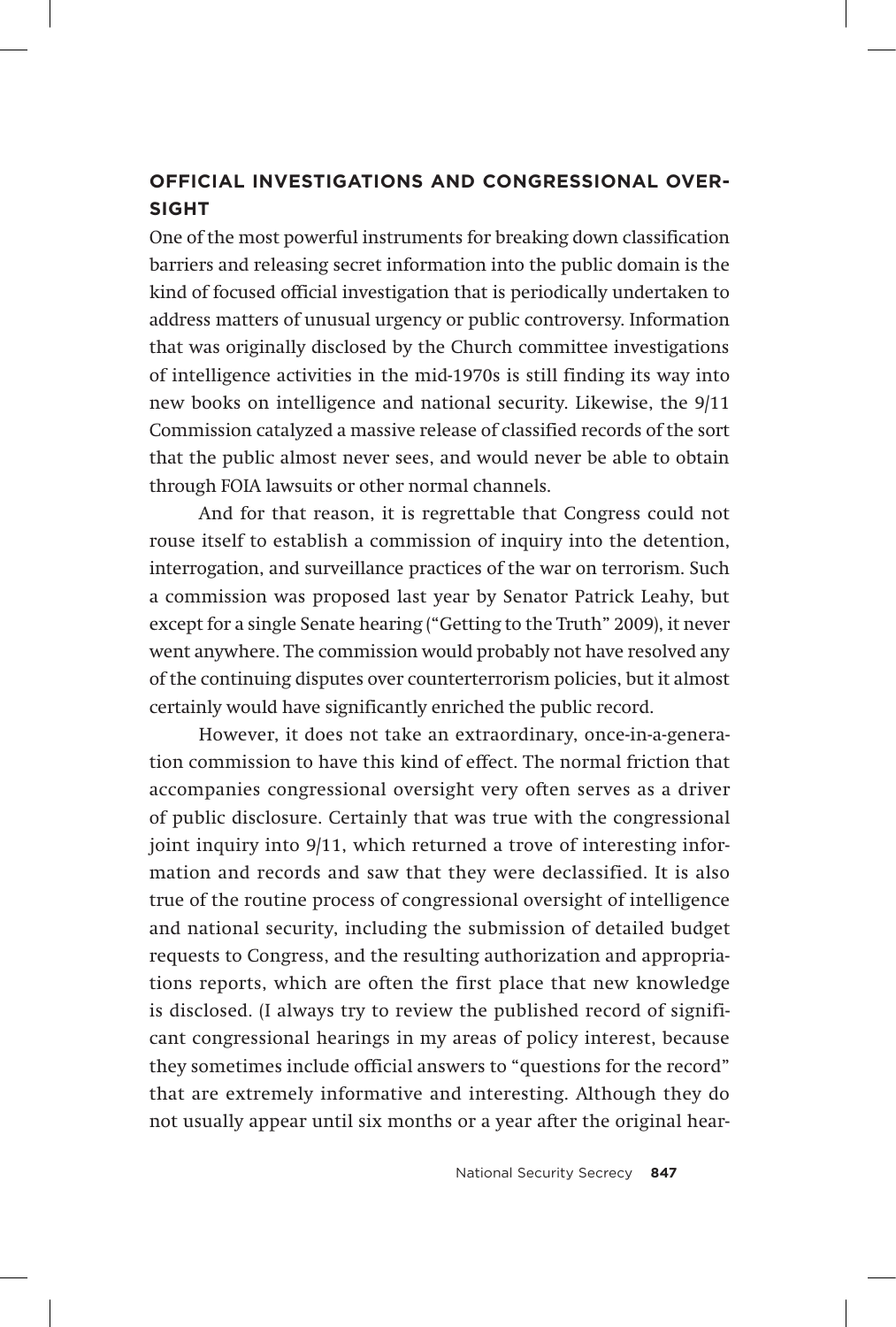ing, they often introduce valuable new information into the public domain.)

## **Internal executive branch oversight**

There may be a tendency to dismiss the value of internal executive branch oversight as anemic and compromised by a conflict of interest. Sometimes it is. But in practice, some of the most effective checks and balances on government operations, including new public disclosures of formerly secret information, take place through the process of internal oversight.

Reports of agency inspectors general have frequently generated news not only because of their policy conclusions and recommendations, but also because of what they reveal about the conduct of national security activities. If one wants to learn about irregularities in the FBI's use of so-called national security letters, for example, the place to start is the work of the Justice Department inspector general.

Another surprising and unexpected fact is that internal oversight provides one of the most consistently effective remedies to excessive secrecy within the executive branch itself. An entity called the Interagency Security Classification Appeals Panel (ISCAP) has overturned more executive branch classification decisions than any court or legislative action has.<sup>4</sup> Since it was established in 1995 it has ordered the declassification in whole or in part of the majority of documents that have been presented for its review—against the objections of the originating agency. That is a remarkable record. Judicial review of classified documents in FOIA litigation does not come near that kind of performance.

Based on such experiences, efforts to strengthen and thicken internal oversight within the executive branch have the potential to pay tremendous dividends in terms of correcting classification errors and shifting the limits to knowledge in the direction of greater disclosure. Internal oversight may also be more palatable to some agencies that would tend to resist intervention by Congress or the courts.

## **The importance of leadership**

Some of the most dramatic and far-reaching changes in the limits to public knowledge of national security matters are directly attributable

**848** social research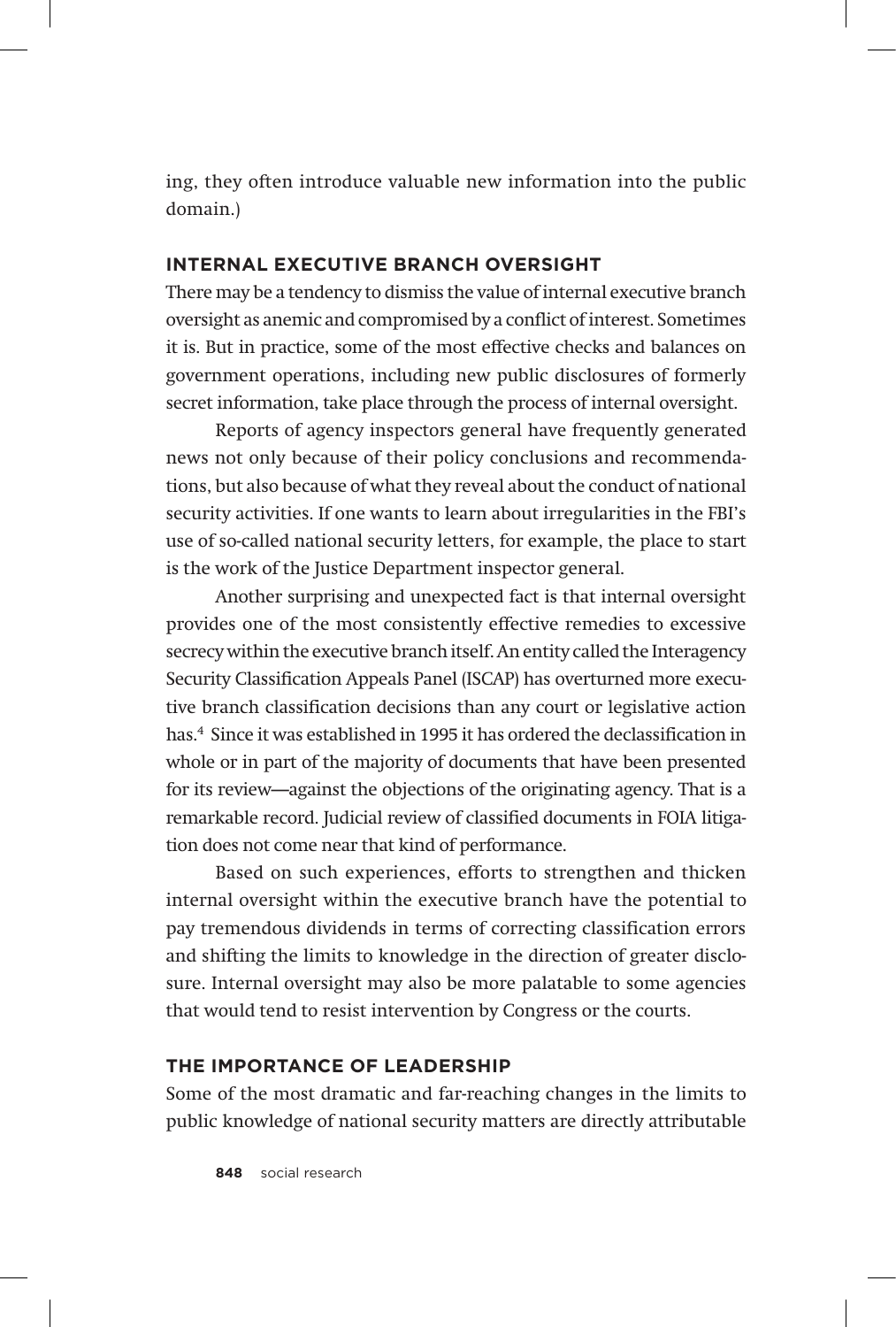to individual leadership—both at the top of the executive branch and throughout the agencies. The simple fact is that some officials favor openness and disclosure—either as a matter of principle, or for tactical political reasons—and some are hostile to it.

One of the relatively few success stories in the history of efforts to reduce national security secrecy is the Department of Energy (DOE) "openness initiative" that was undertaken by Energy Secretary Hazel O'Leary beginning in December 1993. For a variety of reasons, including controversy over human radiation experiments, mounting public cynicism over environmental contamination at government facilities, and other concerns, Secretary O'Leary decided that openness was both good policy and good politics. She turned her department upside down to make it happen. For the first time, a complete record of U.S. nuclear explosion tests was published, detailed histories of the production of plutonium and highly enriched uranium were prepared and released, the scope of DOE classification was narrowed, and prohibitions were put in place against classifying environmental, health and safety information.

A DOE spokesman at the time borrowed a line from an old cigarette commercial and said that the Department of Energy was "going to classify less, and enjoy it more." And for a while, that's what it did.

Today, the Obama administration's often-declared support for openness as a guiding principle provides an opportunity to test the importance of presidential leadership in shifting the limits to knowledge. Although there have already been some interesting achievements and some unfortunate setbacks, there is reason to believe that the most important developments in open government are still to come.

Slowly but steadily, and in modest but important ways, government agencies are starting to integrate the administration's instructions on increased transparency into their own operations and training, and they are building what has the potential to become a new infrastructure of openness as well as a basic change in attitude and orientation toward public disclosure.

For example, an Army official at a government conference last year interpreted the new Obama policies for other Army personnel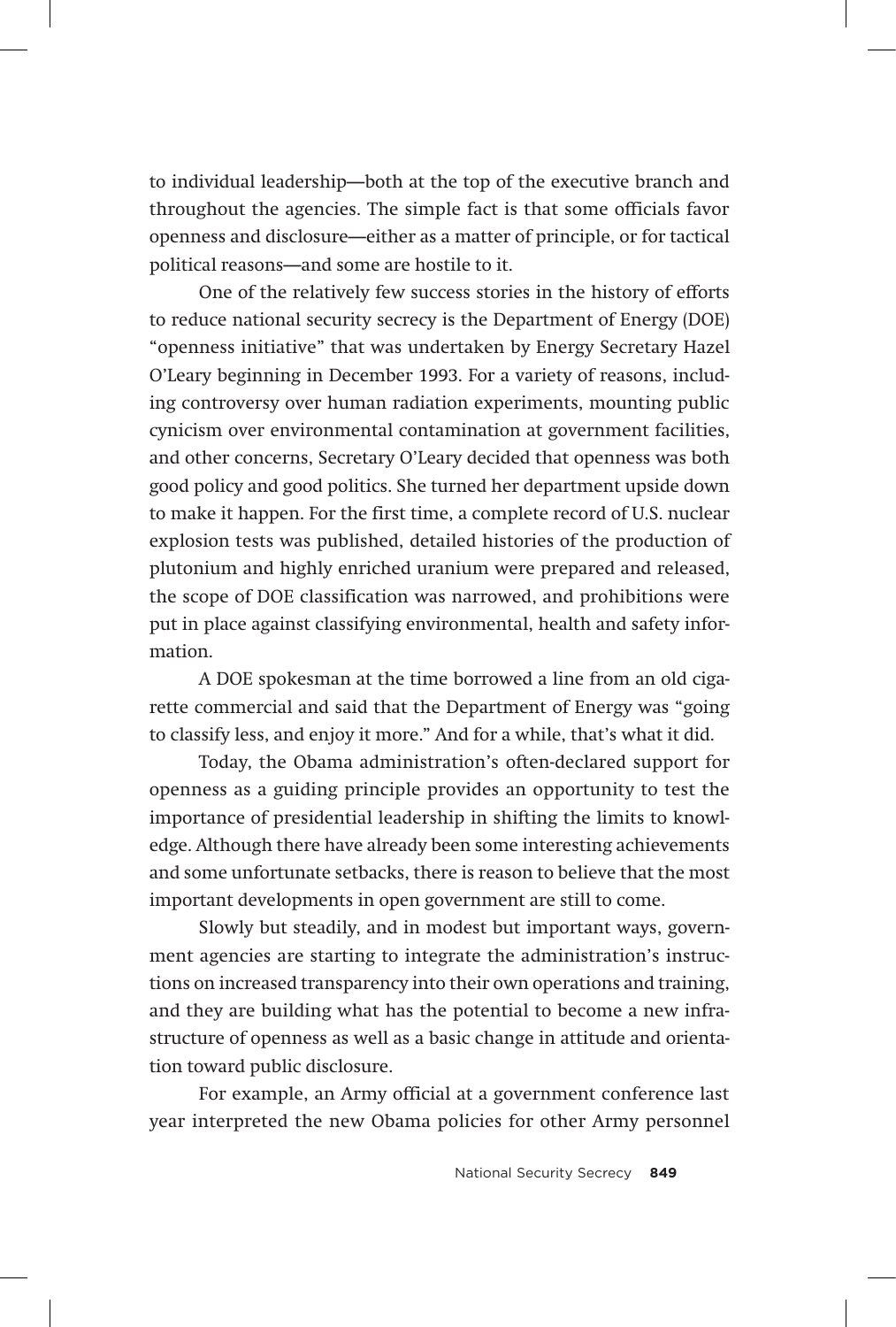by explaining that we are entering "a new era of open government" ("Presidential, Congressional, and Policy Changes" 2009)." He advised the Army attendees that there will be an "increased emphasis on FOIA programs" and that the "[FOIA] requester is not an adversary." This presentation, which was not staged for public consumption, may have signified a larger transformation in the bureaucracy. Never mind that FOIA proceedings are often in fact quite adversarial. The official was telling his colleagues and his subordinates that FOIA requesters and responders are part of the same process, and that it is incumbent on all sides to make the process work. This is not a message that has been heard for a long time. If that message is successfully transmitted and absorbed throughout the government, it could have far-reaching, positive implications for public access to government information.

One of the Obama administration's most promising innovations is what it calls the Fundamental Classification Guidance Review. It is a requirement for each classifying agency to systematically and impartially review its classification policies in order to identify and eliminate obsolete classification practices. The review requirement was imposed in the president's recent executive order, and it is to be completed within two years. When the Department of Energy did something similar in 1995, it led to a real reduction in the scope of classification and the release of a tremendous amount of material.

The new fundamental review requirement is "the most important effort to address this problem [of overclassification]," said William H. Leary of the National Security Council, who helped draft the Obama executive order on classification policy. "These reviews can be extremely important in changing the habits and the practices of classifiers throughout government" (Leary 2010).

We will see whether or not that turns out to be the case, and whether the limits to knowledge can be shifted in this way. But experience suggests that it is worth a try (Aftergood 2009).

#### **Conclusion**

To an important extent, the limits to knowledge in matters of national security policy will yield to the pressures of news gathering, public

**850** social research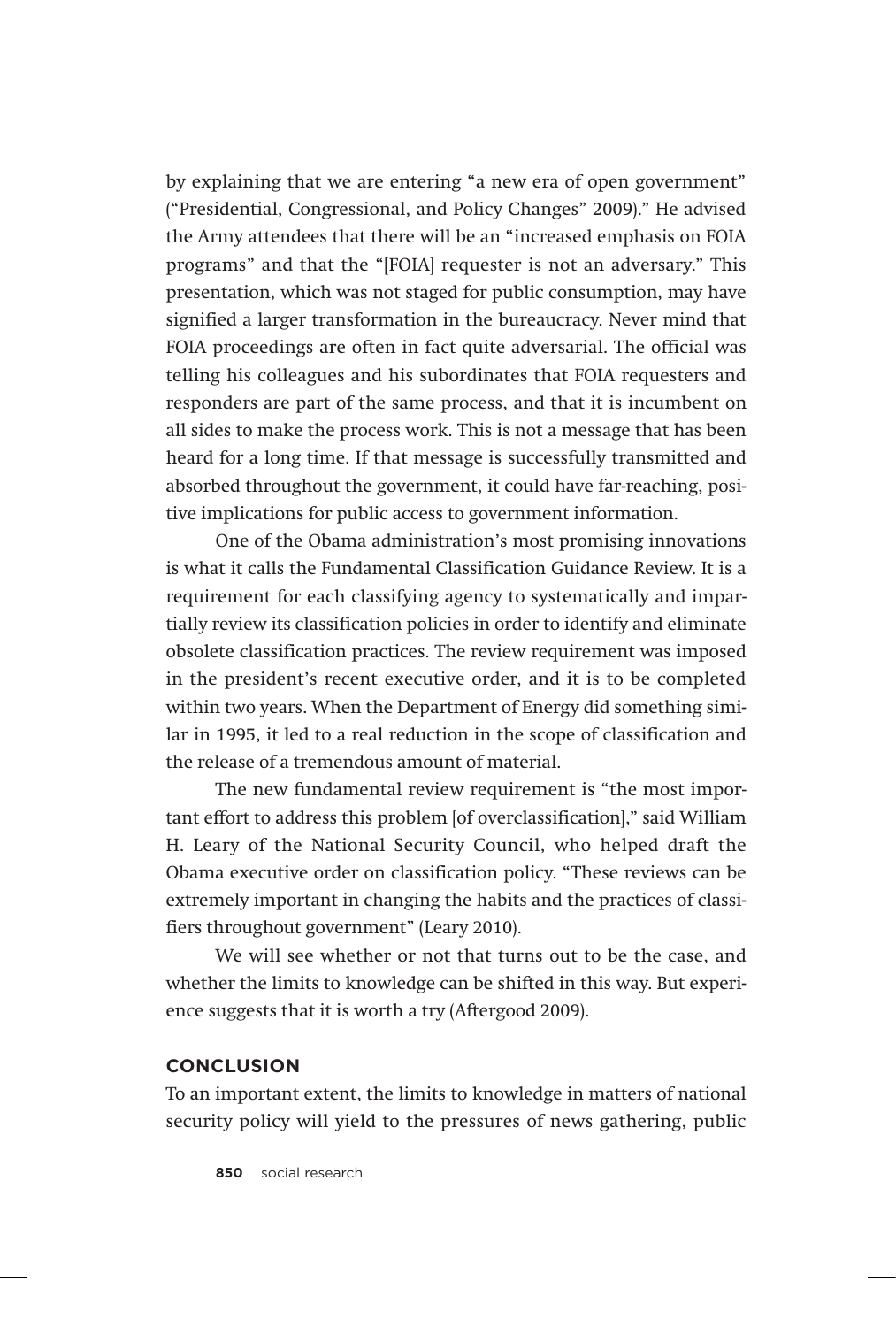inquiry, and the other factors noted above. While the official limits may initially be set in an arbitrary or mistaken manner, they can often be shifted over time by an engaged and determined public, and even by some of its individual members.

"No information may remain classified indefinitely," President Obama declared in his 2009 executive order. Taken at face value, this means that all of the formal limits to public knowledge of national security matters that are now in place are transient and must sooner or later give way.

#### **notes**

- 1. The Committee for the Protection of Journalists provides current statistics on the number of reporters around the world who have been imprisoned or killed in the course of their work. See <www.cpj.org>.
- 2. Even in democratic India, some users of that country's freedom of information law have been hospitalized or murdered for their efforts. See Pepper (2010).
- 3. See "The FOIA Files" <http://www.sunshineingovernment.org/ stories/>. Another compilation of significant FOIA releases obtained by the Electronic Privacy Information Center may be found at <http:// epic.org/open\_gov/foiagallery2010.html>.
- 4. See the Interagency Security Classification Appeals Panel website at <http://www.archives.gov/isoo/oversight-groups/iscap/index.html>.

#### **references**

- Aftergood, Steven. "Reducing Government Secrecy: Finding What Works." *Yale Law and Policy Review* 27:2 (Spring 2009): 399-416.
- Curnow, Charlie. "Knight Foundations Donates \$2 Million to Freedom of Information Groups." *The Daily Tell*, January 7, 2010 <http://www. thedailytell.com/2010/01/knight-foundation-donates-2-million-tofreedom-of-information-groups/>.
- Executive Order 13526. "Classified National Security Information." December 29, 2009 <http://www.fas.org/irp/offdocs/eo/eo-13526.htm>.